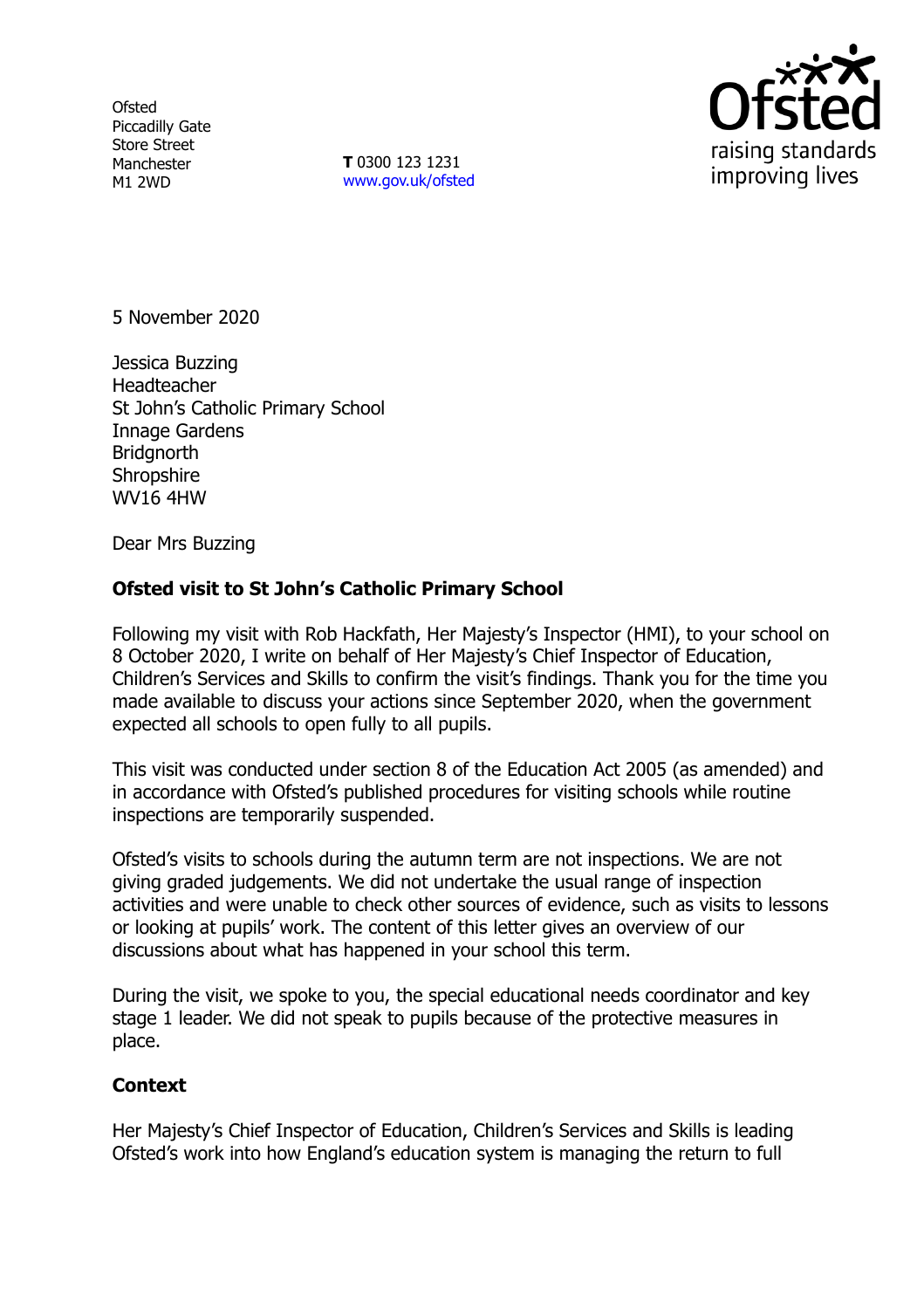

education for pupils following an extended break in formal schooling due to the COVID-19 (coronavirus) pandemic.

In undertaking this focused work, HMI are visiting a broad range of schools. HMI will visit a sample of:

- approximately 1,200 schools across all Ofsted grades (outstanding, good, requires improvement and inadequate)
- maintained schools, academies and free schools, special schools and centres of alternative provision, including those in cities, and coastal, town or rural communities.

The information from this visit will feed into Ofsted's national reporting so that the insights can be shared with the government and the education sector. We did not find any significant concerns during the visit. In such a case, an inspection report would be published on our website and available to parents and carers.

We did not consider your response to COVID-19 during the spring and summer terms 2020, when the school was not open to all pupils.

## **From this visit, inspectors noted that:**

- The school opened to all pupils on 2 September 2020. From that date, you expected them to attend full time.
- **Pupils' attendance is broadly in line with what you normally expect at this time** of year.
- Leaders have suspended some parts of the usual curriculum. Currently, music is not being taught in the normal way. For instance, singing and practical activities have been replaced with music appreciation. In physical education, swimming and sports that require the sharing of equipment are not being offered. Cookery is not being taught, because of your current hygiene arrangements. Leaders plan to return to the school's usual curriculum when the current protective measures are no longer required.
- Teachers have assessed pupils on the work they were set to cover during the summer term. They have also carried out baseline assessments in reading and mathematics and assessed Year 6 pupils by using a test.
- In reading, leaders say that pupils have returned to school in the habit of reading often, but not for long periods of time. Teachers have assessed key stage 1 pupils to check their phonics knowledge. They have identified some areas where pupils need to catch up and are working on these in lessons.
- $\blacksquare$  In mathematics, teachers have identified that a lack of repetition of key vocabulary, for example perpendicular and parallel, has led to some pupils not being able to readily recall some concepts.